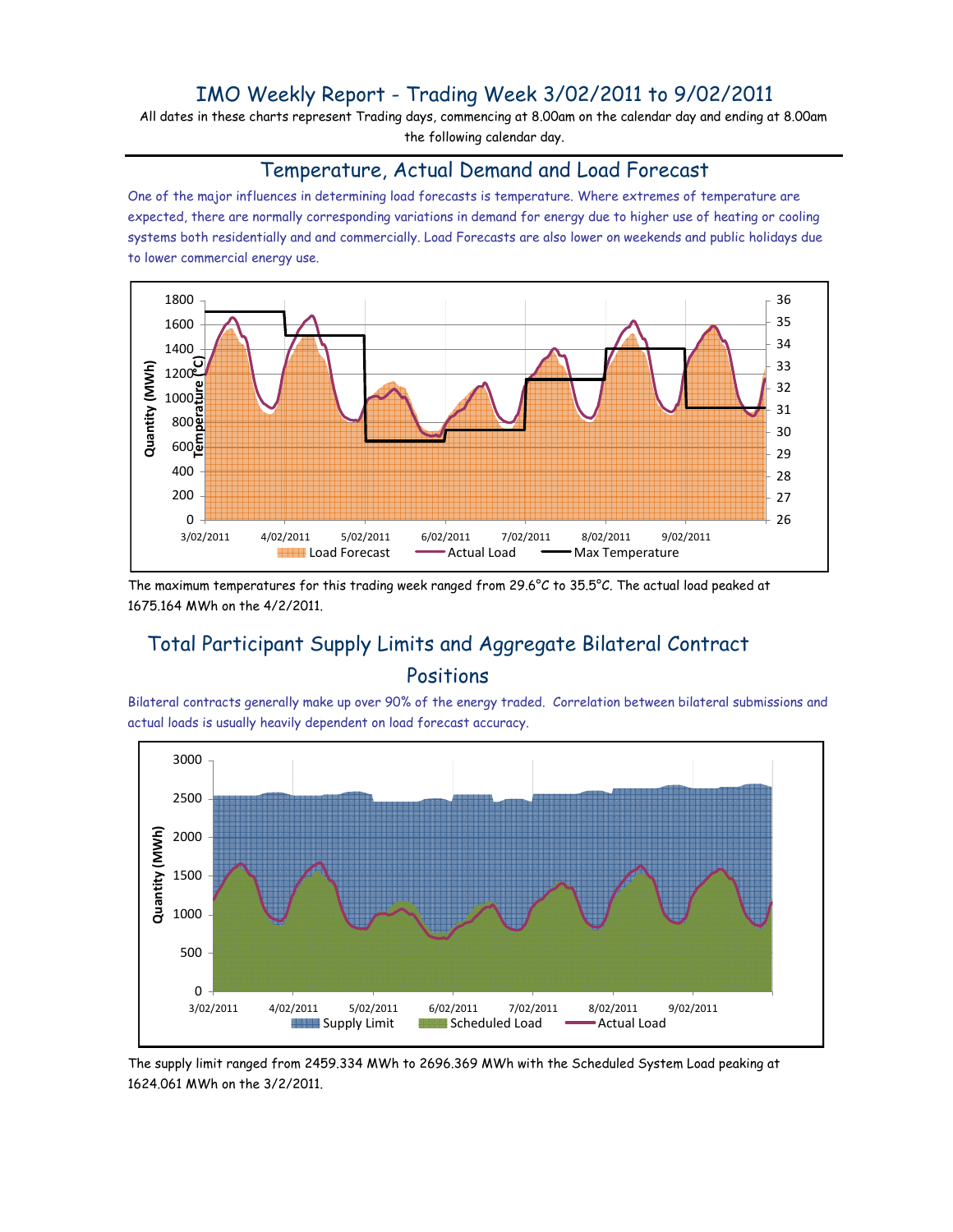#### Net Balancing Market Trades

Bilateral contracts and STEM trading are generally based on the forecast energy requirements of Participants. When the forecast requirements are higher or lower than the actual requirements for a day, this Market energy must be bought and sold in the balancing mechanism. This graph shows the estimated net balancing trades.



The majority of the balancing activity this week occurred within Balancing Supply. The maximum balancing demand for the week reached 125.197 MWh on the 4/2/2011. The maximum balancing supply for the week reached -233.496 MWh on the 9/2/2011.

# Total Traded Energy

This chart represents a comparison between the total net energy that is traded in Bilateral Contracts, the STEM and the balancing mechanism. Balancing Supply represents cases in which the total contract position is greater than the demand and customers must supply energy back to balancing. Balancing Demand represents cases in which the total contract position is less than the demand and customers must purchase energy from balancing.



Total balancing supply equalled -18138.11 MWh whereas total balancing demand equalled 4290.76 MWh. The Total STEM Traded quantity was 32363.748 MWh, with the STEM Clearing Quantity ranging between 5.478 MWh and 171.633 WMh.